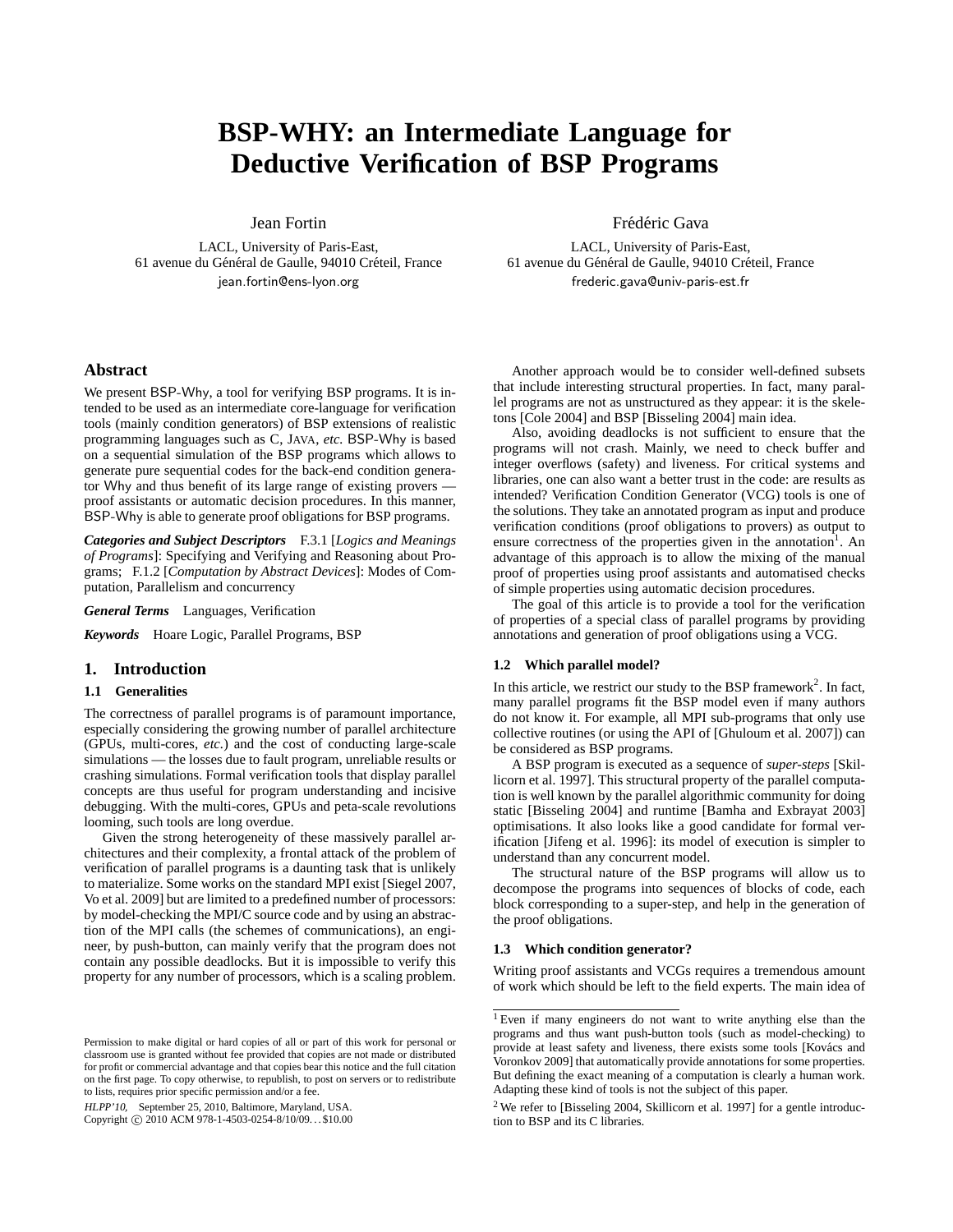this work is to simulate the parallelism by using a transformation of the parallel code into a pure sequential one. Therefore, the goal is using the now "well defined" verification tools of sequential programs as back-ends for parallel verification tools.

For this work, we choose the VCG Why. First, it takes as input a small core-language close to ML avoiding us to handle all the constructs of a full language. Instead, realistic programming languages can be compiled into the Why input language. Why currently interprets C and JAVA programs with the help of two companion tools [Filliâtre and Marché 2004, 2007]. BSP-Why would serve as intermediary for C [Bisseling 2004] or JAVA [Bonorden et al. 2006] BSP extensions similarly to the way Why is for sequential programming. Second, Why is currently interfaced with the main proof assistants (Coq, PVS, HOL) and automatic decision procedures (Simplify, Alt-Ergo, *etc.*) as back-end for the proof obligations. This allows us to use these provers for the proof obligations obtained from the parallel programs.

### **1.4 Contribution of this paper and Outline**

In this paper, we design a core-language (Section 3), as an extension of Why for BSP programming. A special syntax for BSP annotations is also provided which is simple to use and seems sufficient to express conditions in most practical programs — *e.g.* the ones of [Bisseling 2004, Dehne 1999]. Our core-language is also close to standard BSP programming: primitives offer both message passing and remote memory access. We give the operational semantics of BSP-Why in Section 3. We used the Why core language as a back-end of our own BSP-Why<sup>3</sup> core language.

We give the axiomatisation of the BSP primitives in Why in Section 4. In Section 5, we transform BSP-Why programs into Why, then we prove that the generated Why programs (with annotations) are as intended: the parallel program and its sequential simulation run in the "same manner". We present some simple examples of BSP algorithms in Section 6 to demonstrate the usefulness of this method and its limits.

# **2. Why verifying programs: examples of crashes**

Even if the BSP model is theoretically deadlock and livelock free and simplifies the writing of parallel codes, many errors, even deadlocks, can appear in BSP programs in addition of classical sequential programming errors (buffer and integer overflows, non terminating loops, *etc.*). Take for example the following C code:

if  $(bsp_pid() == 0) bsp_sync()$ ; else asynchronous\_computation();

here, a deadlock can occur and the parallel machine would crash on some architectures. Communications can also generate errors:

 $int x = bsp$   $pi(d)$ ; (∗ All processors except 0 send a message to 0 ∗) if  $(bsp$ -pid $()!=0)$  bsp-send $(0,(void*)\times, sizeof(int));$ bsp\_sync(); (∗ processor 0 reads these messages ∗) if  $(bsp$ -pid $() == 0)$  $for(int i=0; i<=bsp_n process() - 1; i++)$  $x+=(int)$ bspmsg\_data(bsp\_findmsg(i,0));

processor 0 will read a message from itself too. Another example:

 $int \times [bsp_nprocs()];$ bsp\_push\_reg((void ∗)x,bsp\_nprocs()\*sizeof(int));  $bsp_sync()$ ; ( $*$  All processors except 0 write to the x of processor 0  $*$ ) if  $(bsp\_pid()!=0)$ bsp\_put(0,(void \*)x,(void \*)x,bsp\_pid()+1,1\*sizeof(int));  $bsp_sync()$ ;

the last processor would write over the limits of x of processor 0 and a segfault might occur.

Our last example is not really an error since it does not crash the machine but gives undeterministic results and thus can disturb the meaning of a program. What happens when there are two distant writings (using the put primitive) of two different processors over the same area of memory ? For example:

 $int \times [bsp_nprocs()]:$ bsp\_push\_reg((void ∗) $\times$ ,bsp\_nprocs()\*sizeof(int));  $bsp_sync()$ ; bsp put(0,(void ∗)x,(void ∗)x,0,1∗sizeof(int));  $bsp_sync()$ ;

Two solutions are possible. First, forbid this case by adding logical conditions for distant writings. Second, suppose an order of writing of the processors. We have currently chosen the second case since we assume a deterministic semantics of BSP programs but changing to the first case is trivial to do.

Many other errors can be cited: forgetting to register a variable, forgetting a barrier and all errors with pointers of the messages that one can imagine. Proving that programs do not have these incorrect uses of the routines would increase confidence in the codes. This will be even better if you also formally prove the behaviour of your BSP programs — at least, the more important parts of your code.

# **3. The** BSP-Why **intermediate language**

### **3.1 The** Why **framework**

Implementing a verification condition generator (VCG) for a realistic programming language needs a lot of work: too many constructs require a specific treatment<sup>4</sup>. Reducing the VCG to a core language thus seems a good approach.

The input syntax of the VCG Why is an intermediate and specific alias-free ML language dedicated to program verification (http://why.lri.fr/). As a programming language, it is an ML language which (1) has limited side effects (only mutable variables that cannot be aliased), (2) provides no built-in data type, (3) proposes basic control statements (assignment, if, while, exceptions [Filliâtre and Marché 2007]) (4) uses program *labels* to refer to the values of variables at specific program points.

A Why program is a set of functions, annotated with pre- and post-conditions. Those are written in a general purpose specification language (polymorphic multi-sorted first-order logic). This logic can be used to introduce abstract data types, by declaring new sorts, function symbols, predicates and axioms. The verification condition generation is based on a Weakest Precondition calculus completed by a functional interpretation of the imperative features [Filliâtre 2003], incorporating exceptional post-conditions and computation of effects over mutable variables.

The Why language also provide possibility of defined axioms, pure logical assertions and parameters: primitives that have type definitions (with possibles side-effects and logical assertions) but no implementation.

Annotations in Why are Hoare triple  $\{P\}c\{R\}$  where P (precondition) and  $R$  (post-condition) denote logical expressions and  $c$ denotes a source-code fragment. Informally, this means "If P holds before the execution of  $c$ , then  $R$  will hold after the execution". Classically in Hoare logic, loops require to find an appropriate formula, P, which is true before and after the loop and preserved by each execution of the loop body. P is called an *invariant*. To find it requires some intuition in many cases. It merely assures us that, if the loop has terminated, the post-condition holds. To guarantee that the loop will always terminate, another formula

<sup>3</sup> The prototype BSP-Why tool is available at http://lacl.fr/fortin/BSP-why/

<sup>4</sup> This also happens when modeling MPI [Li et al. 2008]; it forces to use the smallest possible number of routines.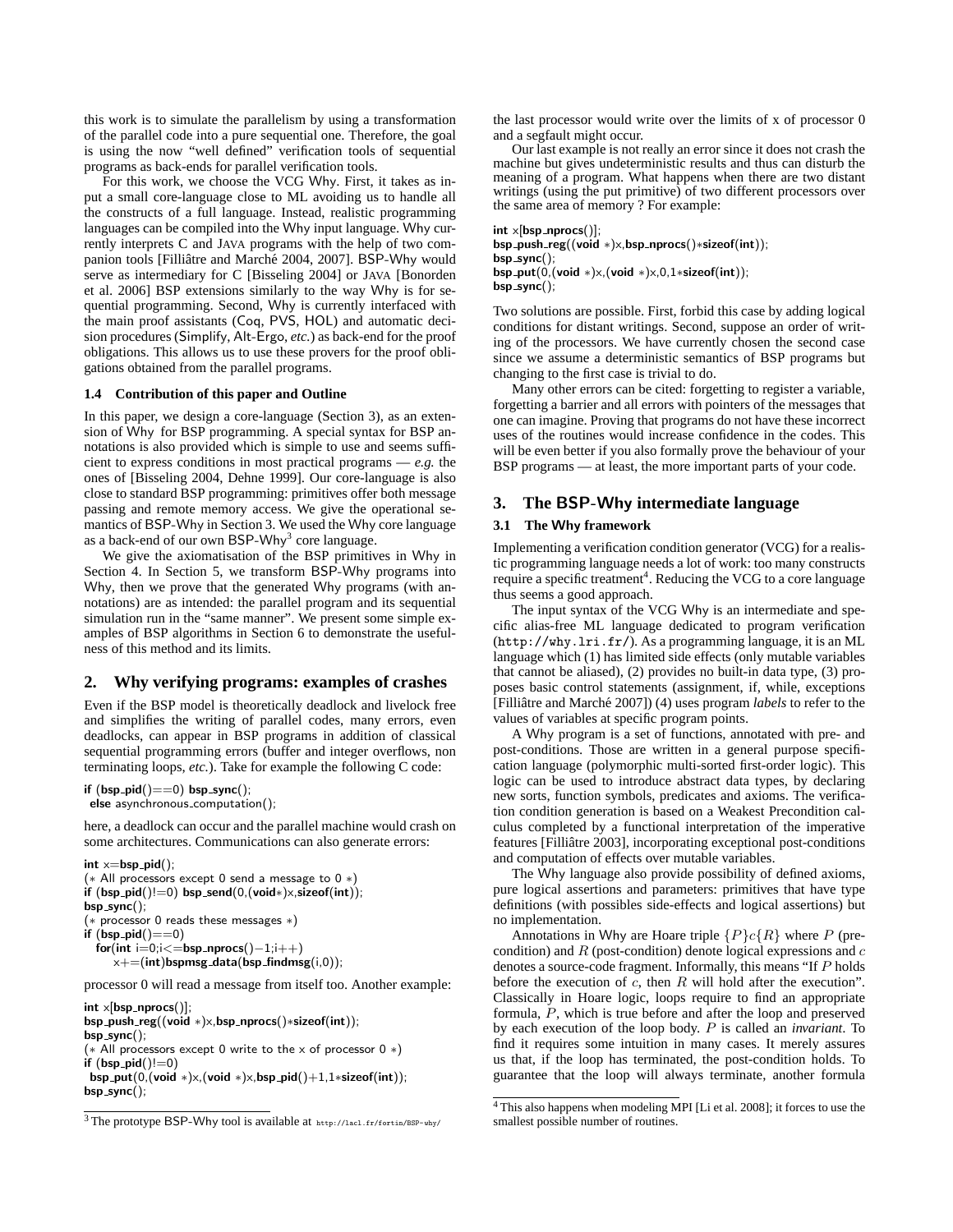

**Figure 1.** BSP-Why code of the direct prefix computation (left) and its Why transform (right)

called *variant* is needed: it defines a measure that strictly decrease. All the annotations are used to generated the output: the proof obligations.

Why also provides a multi-prover output for the main proof assistants and automatic decision procedures. Why currently interprets C programs and JAVA programs with the help of the companion tools [Filliâtre and Marché 2007]. These tools transform annotated programs from these real languages to Why programs. Syntax and semantics of Why can be found in [Filliatre 2003].

In the case of alias-free programs, simpler proof obligations is the main goal of Why: for communications, we will see that BSP-Why generates obligations that can be "hard" to read; the simpler the obligations for the sequential parts of a program, the less complex they are for the parallel parts.

### **3.2 Syntax of** BSP-Why

The syntax of BSP-Why is the one of Why [Filliâtre and Marché 2007, Filliâtre 2003] with an additional syntax for parallel instructions. For more details see [Fortin and Gava 2010] or the Why syntax available at http://why.lri.fr/.

A program is a list of declarations. A declaration is either a definition (logic terms, axioms, parameters, *etc.*) or a program expression or an exception declaration.

Program expressions mostly follow ML's ones. Fig 1 gives an example of a BSP-Why program (left) and a Why program (right). One can remark that they are ML programs with logical annotations inside the brackets. In order to simplify the reading of the semantics and of the paper, parallel operations (notably

DRMA — Direct Remote Memory Access primitives) take simple variables as argument, instead of buffers. In practice, BSP-Why does manipulate buffers, and adds proof obligations to avoid buffer overflows.

A special constant  $nprocs$  (equal to  $\bf{p}$ ) and a special variable bsp pid (with range  $0, \ldots, p - 1$ ) were added to Why expressions. In pure terms (terms without possible side effects), we also have introduced the two special function symbols  $bsp\_nmsg(t)$  and bsp findmsg  $t_1$   $t_2$ : the former corresponds the number of messages received from a processor id  $t$  (C function bsp nmsgs(t)) and the latter to get the  $t_2$ -th message from processor  $t_1$  (C function  $bsp_findmsg(t1,t2)).$ 

The six parallel operations added in the syntax are:  $(1)$  bsp\_sync, barrier of synchronisation, which holds a pre-condition to describe the environments of communications of the processes at the end of the super-step; (2) bsp\_push  $x$ , registers a variable  $x$ for global access; (3) bsp\_pop  $x$ , delete  $x$  from global access; (4) bsp put e x y, remote writing of x to y of processor  $e$ ; (5) bsp get  $e x y$ , remote reading from  $x$  to  $y$ ; (6) bsp send  $e_1 e_2$ , sending value of  $e_1$  to processor  $e_2$ .

For the bsp\_sync operation, it is necessary, in order to prove the correctness of a program, to give a logic assertion just before the bsp\_sync instruction. This assertion should describe the computations done during the previous superstep. In the transformation to the Why code, this assertion is used in the invariant of the loop executing sequentially the code of each processor. If the assertion is void, it will not be possible to prove more than the *safety* of exe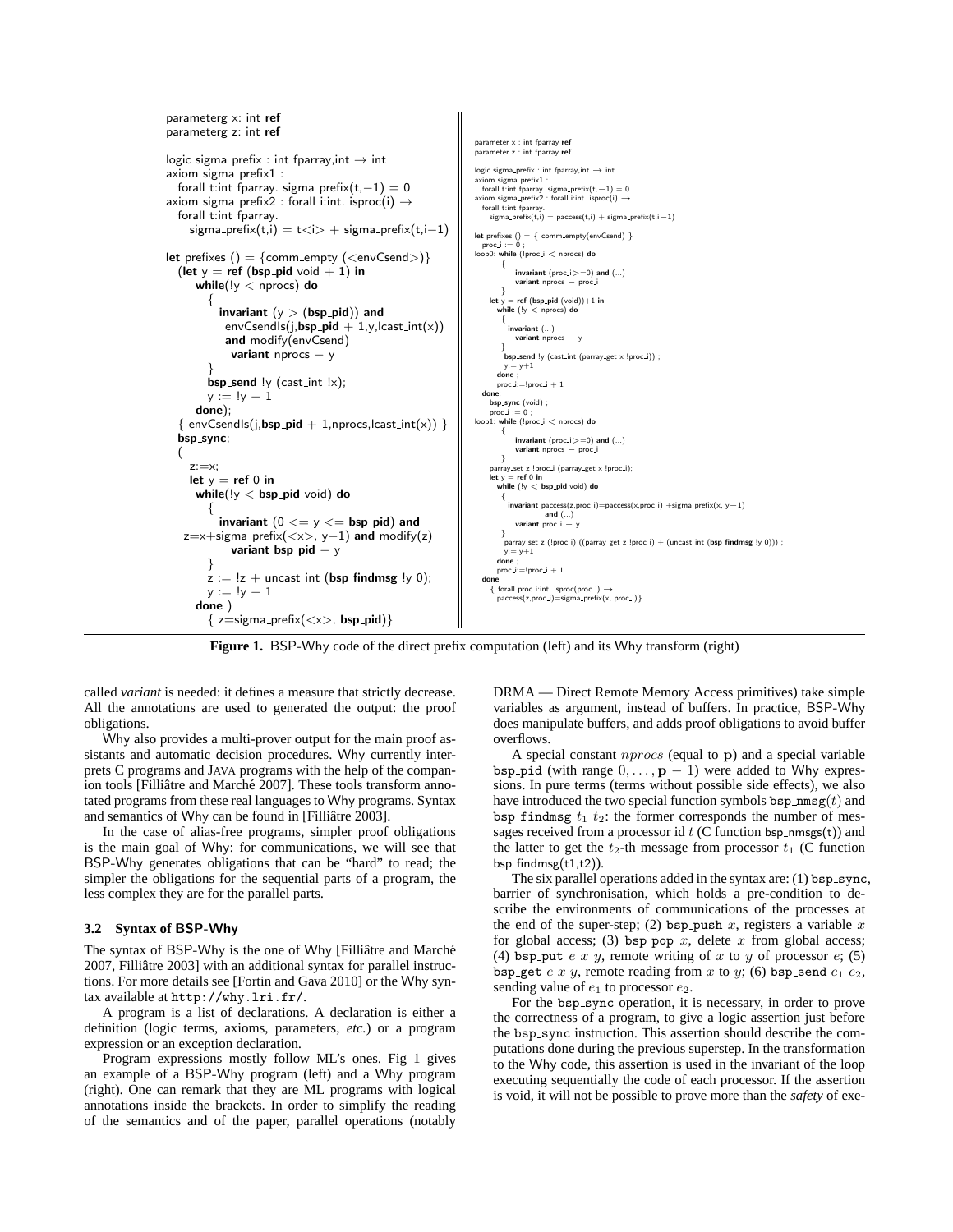cution of the program, *i.e.* the fact that the program will terminate without failing by an array overflow, an illegal message read, *etc.*

From the Why's simple minimal first-order logic, we add the construct  $t \lt i$  which denotes the value of a term t at processor id i, and  $\langle x \rangle$  denotes the parray x (a value on each processor), in contrast with the notation x which means the value of x on the current processor.

We also add  $fparray$  to logical term which is the abstract type for purely applicative arrays of size p (with some obvious axioms) and list. They are used for the description of p-values, one per process and for the environment of communications.

### **3.3 Operational Semantics of** BSP-Why

The semantics of the Why language is a big-step operational one without surprise available at http://why.lri.fr/. Thus we also describe the semantics of BSP-Why using a big-step semantics. Even if the semantics contains many rules and many environments (due to the parallel routines), there is no surprise and it has to be read naturally.

Values to be sent and remote reading/writing are stored in the environment of communications as simple list of messages. There are thus six additional components in the environment  $(R, \mathcal{C}^{\text{send}})$ ,  $C<sup>put</sup>, C<sup>get</sup>, C<sup>pop</sup>, C<sup>push</sup>$ ), one per primitive that needs communications, and each of them is a special variable of the assertions. Each is a simple list of messages. For DRMA primitives, there is also the registration  $T$  which is described later (push and pop need communications for keeping the registration of each processor coherent).

The notions of values  $v$  and states are the same as in the Why semantics with the additional possible value  $\text{SYNC}(e)$ , which describes the awaiting of a synchronisation with e as program to be executed after the global synchronisation:  $v ::= c | (Ec) |$  rec  $gx =$  $e \mid \text{SYNC}(e)$ . A value v can be a constant (integer, boolean, *etc.*), an exception E carrying a constant c, a closure rec  $g(x) = e$  representing a possibly recursive function  $g$  binding  $x$  to  $e$ , or the synchronisation state. It is convenient to add the notion of closure to the set of expressions:  $e ::= ... | \text{rec } g x = e$ . We also use a natural set of contexts  $R$  to deal with exceptions.

We note  $s$  for the environment of a processor. It is a 8-tuple  $\mathcal{E}, \mathcal{T}, \mathcal{R}, \mathcal{C}^{\text{sent}}, \mathcal{C}^{\text{put}}, \mathcal{C}^{\text{get}}, \mathcal{C}^{\text{pop}}, \mathcal{C}^{\text{push}}$ . We note s. X to access to the component  $X$  of the environment  $s$ ,  $\oplus$  the update of a component of an environment without modifying other components and  $\in$  to test the presence of a data in the component.

As the BSPlib, DRMA variables are registered using a registration mechanism that is each processor contains a registration  $T$ which is a list of registered variables: the first one in the list of a processor i corresponds to first one of the processor j.

We first have semantics rules for the local execution of a program, on a processor *i*. We note  $s, e \Downarrow^{i} s', v$  for these local reductions rules (*e.g.* one at each processor  $i$ ): *e* is the program to be executed,  $v$  is the value after execution,  $s$  is the environment before the execution, s ′ the environment after the execution.

Rules for the local control flows are fully defined in [Fortin and Gava 2010]. For each control instruction, it is necessary to give several rules, depending on the result of the execution of the different sub-instructions: one when an execution leads to a synchronisation (when processors finish a super-step), and one if it returns directly a value. We have thus to memorise as a value the next instructions of each processor. These intermediate local configurations are noted  $\text{SYNC}(e)$  — rules for the put primitive in Fig. 2 gives a good examples of this fact.

To avoid confusion between a new reference and those that have been registered before, one could not declare a reference that has been created before. This is not a problem since Why always forbids this case.

Rules of the BSP operations are given in Fig. 2 (executed on a single processor  $i$ ). Basically, a primitives adds the corresponding message to the environment. We note  $n^{th}(s',\mathcal{T},y) = n$  to learn for a variable y how nth is it in the registration  $\mathcal T$ . We also note  $Size(s.R, to)$  to know how many messages from processor to has been received during the last super-step.

BSP programs are SPMD ones so an expression  $e$  is started  $p$ times. We model this as a p-vector of e with its environments. A final configuration is a value on all processors. We note  $\Downarrow$  for this evaluation and the two needed rules are given in Fig. 3.

First rule gives the base case, when each processor  $i$  executes a local (sequential) evaluation  $\Downarrow$  to a final value.

The second rule describes the synchronisation process when all processors execute to a  $\text{SYNC}(c)$  state: the communication are effectively done during the synchronisation phase and the current superstep is finished. The AllComm function models the exchanges of messages and thus specifies the order of the messages. It modifies the environment of each processor  $i$ . For the sake of brevity, we do not present this function which is a little painful to read and is just a reordering of the p environments.

Note that if at least one processor finishes its execution while others are waiting for a synchronisation, a deadlock will occur. Finally we have the following results.

LEMMA 1.  $\forall i \; \Downarrow^i$  *is deterministic.* 

LEMMA 2. ⇓ *is deterministic.*

The two lemmas are trivially proved by induction on the evaluation.

# **4. Parallel memory model**

The main idea of our approach is to simulate the execution of a BSP program on a parallel machine by a sequential execution which will simulate the entire parallel machine. This way we are able to use the Why tools.

But in doing so, we need to simulate the memory (environment) of all the computers in a single computer. We also need to simulate the functioning of the communication operations.

The result is that each program written in BSP-Why, and then sequentialized into a Why program share the same structures: they use the same kind of environments to keep track of the parallel operations, the same data types (p-arrays, lists of messages, *etc.*), the same primitives to manipulate these environments. It is thus convenient to regroup all of these declarations in a separate file.

In the same way that Why uses prelude files to define basic operations common to all Why programs, we use a bspwhyprelude.mlw file, which contains the common data types, the basic operations on these data types, the axiomatization of the BSP operations, and of the memory model used.

# **4.1 Data types**

Several data types are used in the transformation, and are defined in the prelude file. The fparray type, a functional array of length p, is used every time we need to have data on each processor. The parray type corresponds to the mutable array, which is a reference to the fparray. Lists are used in several ways for the communication environments, and are defined in this file too. Various other data types are defined, such as the value datatype used to transmit any kind of data, and the rvaluet type used to represent the values received with send messages.

#### **4.2 Communication Environments**

As in the semantics, three separates message queues, send\_queue ( $\mathcal{C}^{\text{send}}$ ), put\_queue ( $\mathcal{C}^{\text{put}}$ ), and get\_queue ( $\mathcal{C}^{\text{get}}$ ), are used to store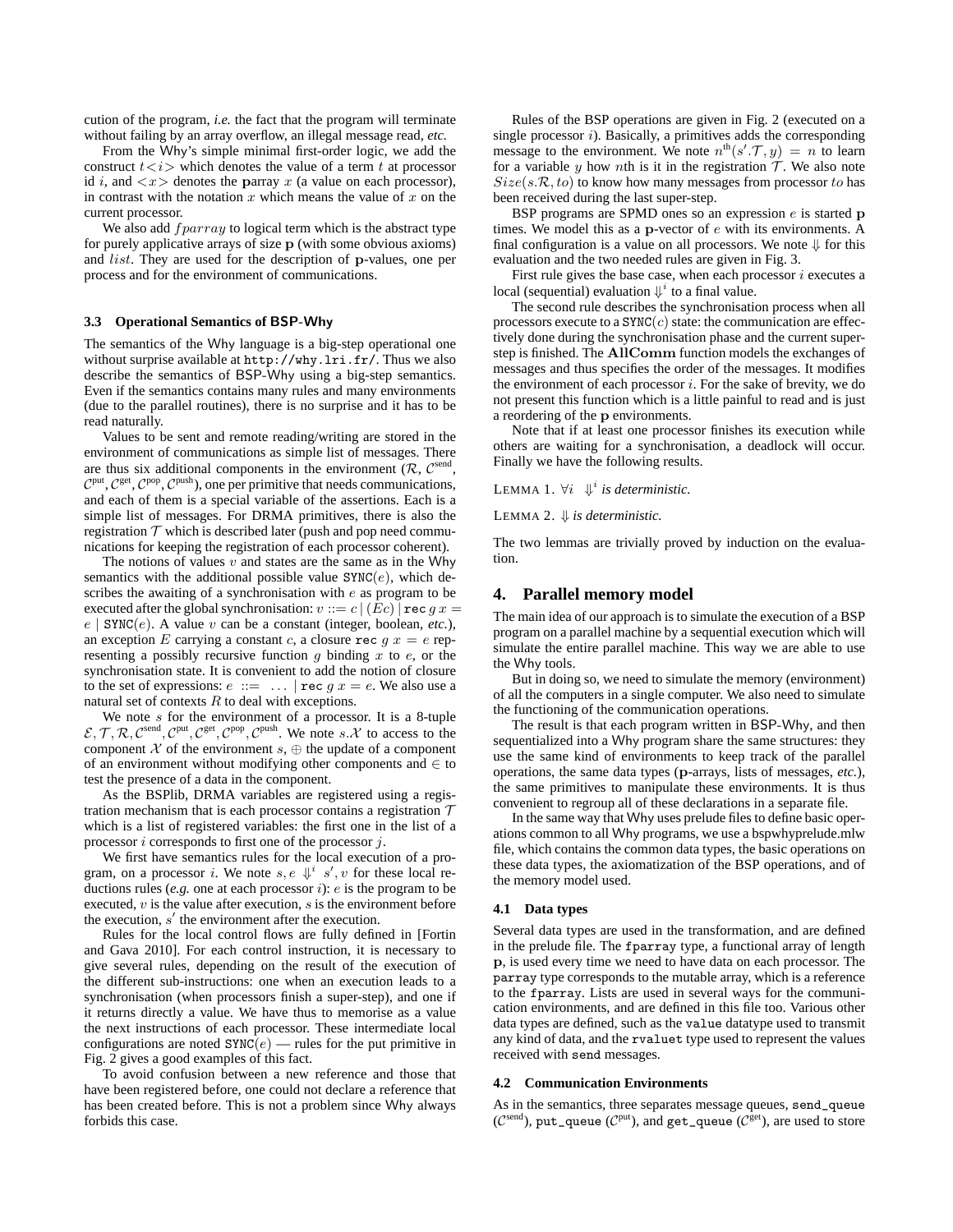|                                                                                                                                                                                                                                 | $s' = s \mathcal{C}^{\text{push}} \oplus x \qquad \qquad s' = s \mathcal{C}^{\text{pop}} \oplus x$                                                                                                    |                                                            |  |
|---------------------------------------------------------------------------------------------------------------------------------------------------------------------------------------------------------------------------------|-------------------------------------------------------------------------------------------------------------------------------------------------------------------------------------------------------|------------------------------------------------------------|--|
| $s, \{\mathtt{p}\}$ bsp_sync $\Downarrow^i s, \mathtt{SYNC}(\mathtt{void})$                                                                                                                                                     | s, bsp_push $x \Downarrow i s'$ , void s, bsp_pop $x \Downarrow i s'$ , void s, nprocs $\Downarrow i s$ , p s, pid $\Downarrow i s$ , i                                                               |                                                            |  |
|                                                                                                                                                                                                                                 | $s, e \Downarrow s', to \quad 0 \leq to < \mathbf{p} \quad \{x \mapsto c\} \in s'.\mathcal{E} \quad n^{\text{th}}(s'.\mathcal{T}, y) = n \quad s'' = s'.\mathcal{C}^{\text{put}} \oplus \{to, c, n\}$ |                                                            |  |
|                                                                                                                                                                                                                                 | s, bsp_put $e\mathrel{x} y \Downarrow^i s'',$ void                                                                                                                                                    |                                                            |  |
| $s, e \Downarrow^i s'$ , SYNC $(e')$<br>$s, e \Downarrow^i s'$ , SYNC $(e')$                                                                                                                                                    |                                                                                                                                                                                                       | $s, e \Downarrow^i s'$ , SYNC $(e')$                       |  |
| $s,$ bsp_put $e\mathrel{x} y \Downarrow^i s',$ SYNC(bsp_put $e'\mathrel{x} y)$                                                                                                                                                  | $s,$ bsp_get $e\ x \ y \Downarrow^i s',$ SYNC(bsp_get $e'\ x \ y)$                                                                                                                                    | s, bsp_send $x e \Downarrow i s'$ , SYNC(bsp_send $x e'$ ) |  |
|                                                                                                                                                                                                                                 | $s, e \Downarrow^{i} s', to$ $0 \leq to < \mathbf{p}$ $\{x \mapsto c\} \in s'.\mathcal{E}$ $n^{\text{th}}(s'.\mathcal{T}, y) = n$ $s'' = s'.\mathcal{C}^{\text{get}} \oplus \{to, n, x\}$             |                                                            |  |
|                                                                                                                                                                                                                                 | s, bsp_get $e x y \Downarrow i s''$ , void                                                                                                                                                            |                                                            |  |
|                                                                                                                                                                                                                                 | $s, e \Downarrow^{i} s', to \quad 0 \leq to < \mathbf{p} \quad \{x \mapsto c\} \in s'.\mathcal{E} \quad s'' = s.\mathcal{C}^{\text{send}} \oplus \{to, c\}$                                           |                                                            |  |
|                                                                                                                                                                                                                                 | s, bsp_send $x e \Downarrow i s''$ , void                                                                                                                                                             |                                                            |  |
| $s,t_1\Downarrow^{i}s', to \quad 0\leq to <\mathbf{p} \quad s',t_2\Downarrow^{i}s'', n \quad \  \{to,n,c\}\in s''.\mathcal{R} \quad \  \  s,t\Downarrow^{i}s, to \quad 0\leq to <\mathbf{p} \quad \  n=Size(s.\mathcal{R}, to)$ |                                                                                                                                                                                                       |                                                            |  |
| s, bsp_findmsg $t_1$ $t_2$ $\Downarrow$ $s'', c$                                                                                                                                                                                |                                                                                                                                                                                                       | s, bsp_nmsg(t) $\Downarrow$ <sup>i</sup> s, n              |  |
|                                                                                                                                                                                                                                 | <b>Figure 2.</b> Semantics: Local BSP Operations                                                                                                                                                      |                                                            |  |

 $\forall i \quad s_i, e_i \Downarrow^i s'_i, v_i$  $(s_0, c_0), \ldots (s_{p-1}, c_{p-1}) \Downarrow (s'_0, v_0), \ldots (s'_{p-1}, v_{p-1})$ 

 $\forall i \quad s_i, e_i \Downarrow^i s'_i, \text{SYNC}(e'_i) \qquad \text{AllComm}\{(s'_0, e'_0), \dots (s'_{p-1}, e'_{p-1})\} \Downarrow (s''_0, v_0), \dots (s''_{p-1}, v_{p-1})$  $(s_0, e_0), \ldots (s_{p-1}, e_{p-1}) \Downarrow (s''_0, v_0), \ldots (s''_{p-1}, v_{p-1})$ 

**Figure 3.** Semantics: Global reductions

the communication requests before synchronisation. Each queue is defined as a list, with the usual constructors nil and cons. Similar queues are used for the push  $(C^{push})$  and pop  $(C^{pop})$  mechanisms.

To be as close as possible to the semantics, the communication procedures send, put, get, and likewise the synchronisation sync are defined as parameters. As such, we only give the type of the procedure, and an axiomatisation given by the post-condition, not the effective sequential code used: an actual sequential code would make more proofs, the additional verification conditions for this extra code.

In the  $EnvR$  section of the file, we describe  $R$  which contains messages sent during the previous super-step. Since it is possible to send different types of value with the communication instructions, a generic type value is used, and one function of serialisation and one of deserialisation are needed for each data type used in the program. One axiom for each data type ensures that the composition of deserialisation and serialisation is the identity.

The most complex part of the file is the definition of the DRMA mechanism. As Why does not allow pointers, we use a global twodimensional array, named global, to store all variables that need DRMA access. A special type is used to describe such variables, and for each variable  $x$  with DRMA in the program, a logical value  $x$  of type variable is added in the generated Why file. This way, global $[x]$ [i] contains the value of variable x, on processor i.

To be in accordance with the BSPlib, we define a registration  $T$ . The push instruction can associate different variables on different processors. This is modeled using an additional array, which stores the association of the variables on different processors. For instance, if even processors push the variable  $x$  while odd processors push the variable y, with  $p = 6$ , the next sync operation will add a line  $[x, y, x, y, x, y]$  in the association table. The index used in the global array is the variable on the first processor.

As an example, we show the different parts of the prelude file used to model the behaviour of BSMP communications.

First, we define the type used to store the messages waiting to be sent, using the usual list definition (nil and cons):

#### type send\_queue

logic add\_send : value , send\_queue -> send\_queue logic nil\_send : send\_queue

The logical function  $add\_send$  ( $\oplus$  in the semantics) will be used to effectively add a send message in a send\_queue.

Each processor has  $p$  send\_queue, containing the messages to be sent to the  $p$  processors of the parallel machine.

Next, we define some useful operations on these lists, using an abstract logic definition, and an axiomatisation for each logic function. We give for example the axiomatisation of the nsend function, used to determine the number of messages waiting  $(Size(s.R, to)$  in the semantics):

```
logic nsend : send_queue -> int
axiom nsend_nil : nsend(lfnil_send) = 0
axiom nsend_cons : forall q:send_queue.
      forall n:int. forall v:value.
        nsend(q) = n \rightarrow nsend(lfadd_send(v,q)) = n+1axiom nsend_cons2 : forall q:send_queue. forall v:value.
         nsend(lfadd_send(v,q)) = nsend(q) + 1
```
logic in\_send\_n : send\_queue,int,value -> prop

The in\_send\_n function is used to test the fact that a message is in the list. Lastly, we can define the variable used for the global environment. For each processor, we have a parray of send\_queues, hence the final type, and the method bsp\_send defined in the semantics. isproc is a useful predicate defined earlier in the prelude file, stating that an index is a valid processor id (*i.e.*  $0 \leq i < \mathbf{p}$ ).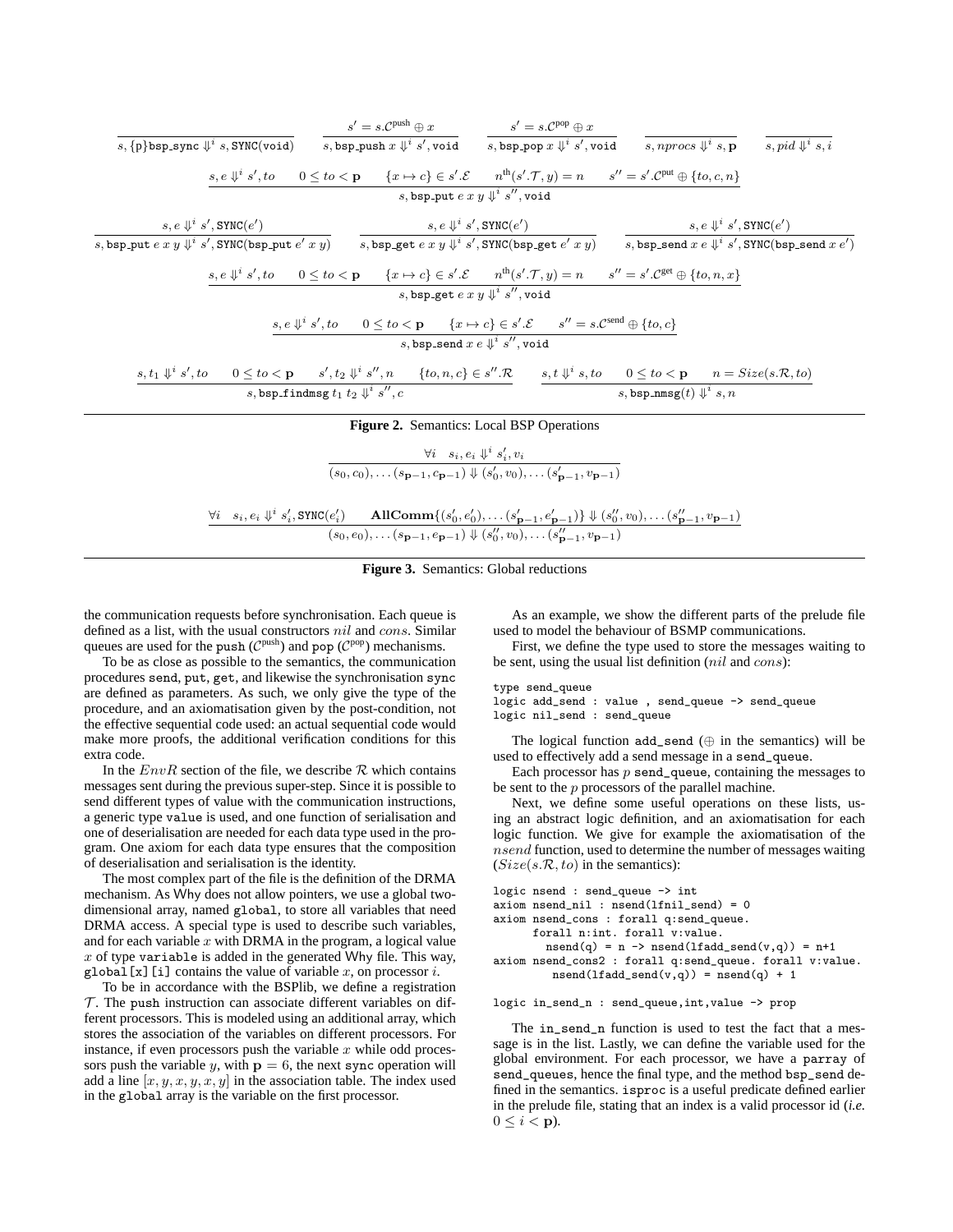parameter envCsend : send\_queue fparray fparray ref

```
parameter bsp_send: dest0:int -> v:value ->
{ isproc(proc_i) } unit reads proc_i writes envCsend
 {envCsend = pupdate(envCsend@, proc_i,
 pupdate(paccess(envCsend@,proc_i),dest0,
 lfadd_send(v,(paccess(paccess(envCsend@,proc_i),
 dest()))))}
```
In the next step, we define the environment used to store the values received during the previous synchronisation.

```
type rvaluet
logic rvalue_get : rvaluet, int, int -> value
parameter envR : rvaluet fparray ref
parameter bsp_findmsg: src:int -> n:int -> {} value
reads proc_i,envR
 {result=rvalue_get(paccess(envR,proc_i),src,n)}
```
The logic function rvalue\_get allows to retrieve the  $n$ -nth message sent by a processor src. envR, as previously, is defined as a parray. The bsp\_findmsg is the corresponding parameter, and it can be used in the BSP-Why programs.

### **4.3 Synchronisation**

The only remaining part of the BSMP process is the synchronisation function, which is defined, as in the semantics, by the use of a Comm predicate. We give here the part of the predicate concerning the BSMP communications:

```
predicate comm_send(envCsend:send_queue fparray fparray,
            envCsend':send_queue fparray fparray,
            envR':rvaluet fparray)
 = (forall i,j: int. isproc(i) \rightarrow isproc(j) \rightarrow(paccess(enccss(\text{envCsend}',i),j) = 1fnil_send)) and
  (forall i: int. isproc(i) ->
  (forall j:int. forall n:int. forall v:value.
       (rvalue_get(paccess(envR',i),j,n)=v) <->
       (in_send_n(paccess(paccess(envCsend,j),i),n,v))))
predicate comm(envCsend:send_queue fparray fparray,
          envCsend':send_queue fparray fparray,
```

```
envR':rvaluet fparray, ...) =
comm_send(envCsend,envCsend',envR') and ...
```

```
parameter bsp_sync : unit ->
          {} unit writes envCsend, envR, ...
          { comm(envCsend@, envCsend, envR, ...) }
```
The comm\_send predicate is specific to the send messages, and is called from the comm predicate. Lastly, the bsp\_sync parameter ensures that the comm predicate is true.

# **5. Translation from** BSP-Why **to** Why

Now that we have the necessary structures to simulate the environments and communication functions of the parallel machine (axiomatisation of the BSP routines), we can do the actual transformation of a BSP-Why program into Why that will simulate its parallel execution.

# **5.1 Sequential Block Decomposition**

The first step of the transformation is a decomposition of the program into blocks of sequential instructions. The aim is to be able to simulate the execution of a sequential block consecutively for each processor executing it, in a sequential way, instead of the normal parallel execution on each processor at the "same time". In order to obtain the best efficiency, we are trying to isolate the largest blocks of code that remain sequential.

# **5.1.1 Block Tree**

The decomposition into blocks is a "simple" recursive algorithm on the syntax tree. The sync instruction is the only one that can affect the parallelism of the program, so we build the largest blocks (subtrees) of the program that do not contain the  $sync$  instruction.

In addition to this decomposition, in this phase of the process we check if a function is composed of a single block. In that case, it means that the function is purely sequential, and it is tagged accordingly. It allows to know later if a call to a function can be included in a sequential block, or if it is necessary to retain the parallel organisation for that function call, because it will raise a synchronisation. The block tree is constructed as the abstract syntax tree (AST), with the addition of a basic constructor for a block of non synchronising code.

# **5.1.2 Algorithm**

The algorithm is a recursive pattern matching of the BSP-Why AST, and returns a block tree:

- A variable or a constant is transformed into a block;
- A control instruction is transformed into a block if all its components are recursively transformed into a block, or the corresponding control instruction in the block data type in the other case;
- A sync is translated into the Sync block instruction.

#### **5.2 Program transformation**

#### **5.2.1 Tree transformation**

After having regrouped the sequential parts of the program into blocks, the rest of the tree is just the structure of the parallel mechanisms, and can not be altered. Thus, the transformation on the block tree is a simple traversal of the tree where we apply recursively the transformation (noted [[e]]).

The complete transformation is given in [Fortin and Gava 2010]. The base case, the transformation of a sequential block, is actually the interesting one: we create a "for" loop, to execute the code sequentially on each processor.  $[[Bloc(e)]] = forp([[e]]_i)$  For each inductive case, the transformation simply gives the appropriate structure in the Why language.

Special care must be taken to generate correct loop invariants and variant in the "for" loop executing the sequential code. If the invariant is not strong enough, it will not be possible to prove the resulting program using Why. For this reason, we ask the programmer to write explicitly an assertion at the end of each superstep. It can be the assertion before the sync instruction, or a postcondition if there is no synchronisation afterwards. This assertion is then used to generate the invariant of the sequentialisation loop: since the assertion must be true at the end of the superstep of one processor, the invariant is that after  $i$  iterations, the invariant is true for the  $i$ first processors.

The invariant also keeps track of which variables are modified, and which are not. Since we are using arrays to represent the variables on each processors, it is necessary to say that we only modify a variable on the current processor, and that the remaining of the array stays unchanged after the iteration of the loop.

When transforming a if or while structure at the block tree level, there is a risk that a bsp\_sync instruction might be executed on a processor and not on the other. We generate an assertion to forbid this case, ensuring that the condition associated with the instruction will always be true on every processor at the same time. For instance, if the source code is

while  $($   $(pow.int 2 !i) <$   $bsp.nprocs$   $)$  do (...)

bsp\_sync void;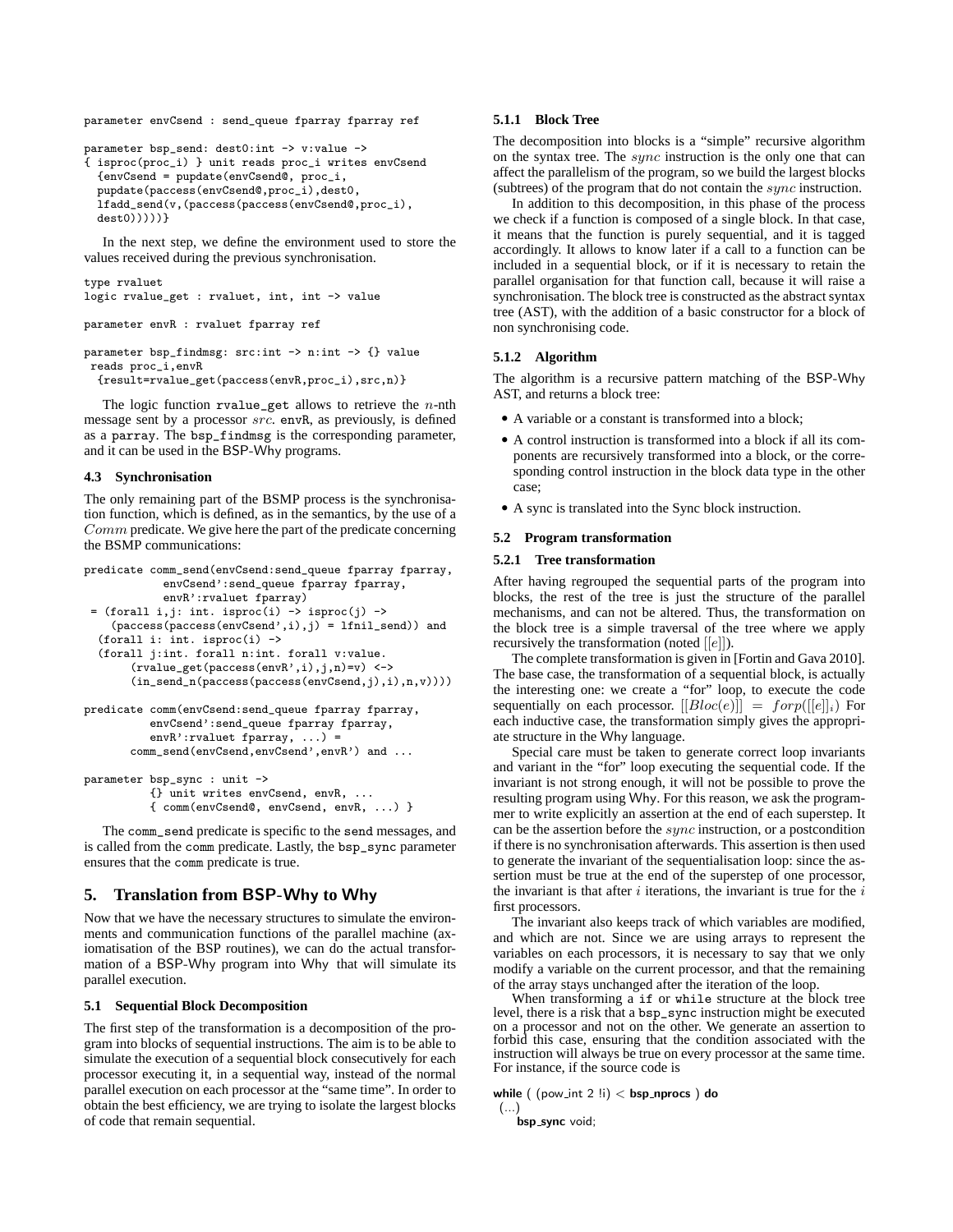$$
\begin{array}{c}(...)\\ \text{i:=} \text{i} + 1\\ \text{done}\end{array}
$$

the assertion generated will be

assert {forall proc\_i,  $0 \leq p$ roc\_i $\leq$ bsp\_nprocs  $\rightarrow$  $(((pow\_int(2,paces(i,proc\_i))) < **bsp**_{n}$ **procs**)  $\leftrightarrow$  (forall proc\_j, 0<=proc\_j<br/>**bsp\_nprocs**  $\rightarrow$  $(pow.int(2,paces(i,proc_j))) < **bsp.nprocs**$ ) ;

If the condition is true for a processor  $(\text{proc}_i)$ , then it must be true for any other processor.

Since we run the program in a special environment that simulates its natural parallel environment, we need to transform the sequential code accordingly. For instance, the access to variables that have different values on different processors must be replaced by the access to an array, *etc*. The transformation of a simple sequential code into the corresponding code on the processor  $i$  in our model is denoted by  $[[e]]_i$  — rules in [Fortin and Gava 2010].

### **5.2.2 Local block transformation**

The translation of a single block, denoted by  $[[e]]_i$ , to the code that can be executed within the "for" loop is perhaps the most difficult one. A variable  $x$  can be translated in different ways depending on its use.

- If the variable is declared locally, and is only used within the sequential block, it is simply translated in a similar variable  $x$ ;
- If the variable is used outside of the block, it can have different values depending on the processor. If it is not used with a push instruction, it can simply be translated by an array of variables of the same type;
- If the variable is used with a  $push$  instruction, it is more difficult to use directly an array, because it is not possible in Why to transfer pointers to a variable, which would be necessary during the communications. In that case, we chose to use a bigger array, containing all the variables used in DRMA accesses. That way, we can transfer in the communications the index of the variable in the array, rather than the variable itself.

The transformation of control instruction is straightforward, in the same way as previously, by walking the tree recursively. The rules are given in [Fortin and Gava 2010].

When translating the logic expressions, it is necessary to translate the variable in the same way as previously. When it is necessary to refer to the variable x as an array  $\langle x \rangle$ , or to the variable on a different processor than the current one,  $x \lt i$  is transformed in the access to the *i*-th component of  $x$ .

The parallel instructions (put, send, *etc.*) are not directly translated in an equivalent sequential code. They are replaced by calls to the parameters axiomatized in the prelude file.

### **5.3 Proof of equivalence**

We now prove that our program transformation is correct *i.e.*:

- If we prove using Why that the generated sequential program is correct, then the original program is correct;
- If the original program is correct, then the Hoare triplet composed of the precondition, code and postcondition of the sequential simulation is correct too.

By lack of place, we don't give the full proofs here. They are available in [Fortin and Gava 2010].

### **5.3.1 Notations**

We use a function of translation  $f_s : E_p \to E_s$ , from parallel environment to sequential environment, and  $f_p$ , the inverse function.

Another function of translation  $g_s$ :  $P_p \rightarrow P_s$ , from parallel predicates to sequential predicates, and  $g_p$ , the inverse function, are used on predicates.

 $E_s$ ,  $c \rightarrow E'_s$  denotes that the sequential execution of the program c in the environment  $E_s$  gives the environment  $E'_s$ .

 $E_p, c \rightarrow E'_p$  denotes that the parallel execution of the program c in the environment  $E_p$  gives the environment  $E'_p$ .

 ${p} c {q}$  is the usual Hoare triplet.

# **5.3.2 Correct simulation**

We first need to prove that if a code executed with the parallel semantics give a result, the execution of the sequential translation will give the same result:

LEMMA 3. If  $E_s = f_s(E_p)$ ,  $E'_s = f_s(E'_p)$ , if  $E_s$ , [[c]]  $\rightarrow E'_s$  then  $E_p, c \rightarrow E'_p.$ 

LEMMA 4. If  $E_s = f_s(E_p)$ ,  $E'_s = f_s(E'_p)$ , if  $E_p$ ,  $c \to E'_p$  then  $E_s$ ,  $[[c]] \rightarrow E'_s$ .

Since we chose to stay as close as possible to the semantics in the definition of the BSP operations in the sequential definitions, the proof of these lemmas is rather straightforward. The idea of the proof is to prove first that the execution following the decomposition in blocks corresponds to the global synchronisation rule of the semantics, and then to prove that the parallel synchronisation and the sequential simulation have the same effects. The definition of bsp\_sync in the prefix file is directly inspired from the communication predicate in the semantics rule, so there is no real difficulty.

#### **5.3.3 Correct assertions**

The first two lemmas were about the correctness of the transformation with regard to the operational semantics, the next two lemmas concern the correctness of the transformation in the logical point of view.

LEMMA 5. If  $E_s = f_s(E_p)$ , for all  $P_s$  and  $P_p$  such as  $P_s =$  $g_s(P_p)$ *, if*  $E_s \vdash P_s$  *then*  $E_p \vdash P_p$ *.* 

LEMMA 6. If  $E_s = f_s(E_p)$ , for all  $P_s$  and  $P_p$  such as  $P_s =$  $g_s(P_p)$ *, if*  $E_p \vdash P_p$  *then*  $E_s \vdash P_s$ *.* 

Once again, the transformation of the logical expressions is designed so that the predicate on the sequential environment has the same meaning as the predicates in the parallel environment. So the proof is a direct induction over the transformation rules.

### **5.3.4 Correct transformation**

With the help of the lemmas given above, we can now prove the correctness and completeness of the transformation :

THEOREM 1 (Correctness). If 
$$
P_s = g_s(P_p)
$$
,  $P'_s = g_s(P'_p)$ , if  $\{P_s\} [[c]] \{P'_s\}$  then  $\{P_p\} c \{P'_p\}$ .

*Proof:* Let  $E_p$  such as  $E_p \vdash P_p$ . Let  $E_s = f_s(E_p)$ . Let  $E'_s$  be the result of the execution  $E_s$ ,  $[[c]] \rightarrow E'_s$ , and  $E'_p = f_p(E'_s)$ . Then by the Lemma 3, we have  $E_p$ ,  $c \rightarrow E'_p$ . By Lemma 6, we have  $E_s \vdash P_s$ . Then, since  $\{P_s\}$  [[c]]  $\{P'_s\}$ , we can deduce  $E'_s \vdash P'_s$ . We can then apply the Lemma 5, which gives  $E'_p + P'_p$ . Hence  ${P_p} c {P'_p}$  is a valid Hoare triplet.

THEOREM 2 (Completeness). *If*  $P_s = g_s(P_p)$ ,  $P'_s = g_s(P'_p)$ , *if*  ${P_p} c {P'_p}$ *, then*  ${P_s}$  [[c]]  ${P'_s}$ *.* 

*Proof:* Let  $E_s$  such as  $E_s \vdash P_s$ . Let  $E_p = f_p(E_s)$ . Let  $E'_p$  be the result of the execution  $E_p$ ,  $c \to E'_p$ , and  $E'_s = f_s(E'_p)$ . Then by the Lemma 4, we have  $E_s$ ,  $[[c]] \rightarrow E_s$ . By Lemma 5, we have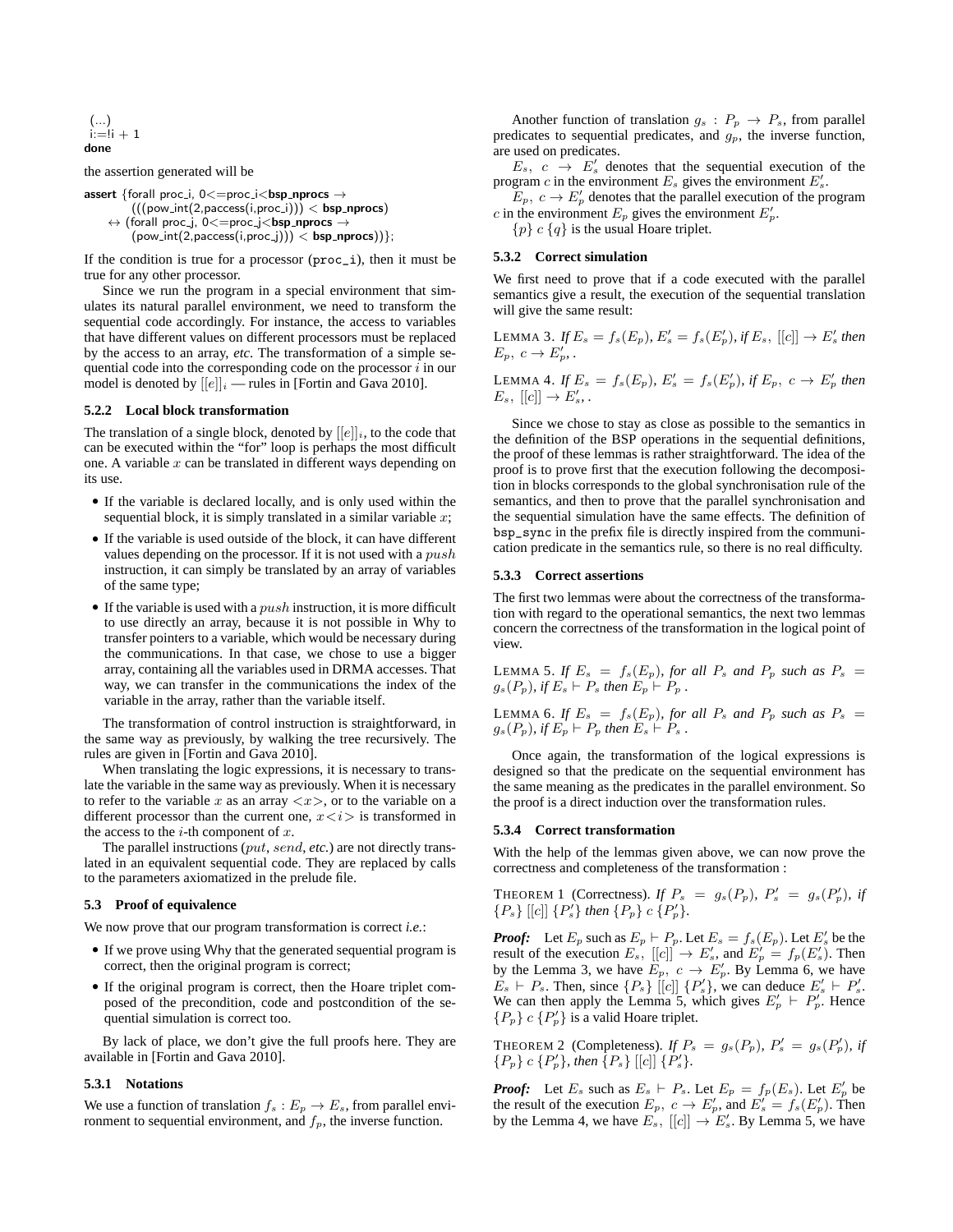$E_p \vdash P_p$ . Then, since  $\{P_p\}$  c  $\{P'_p\}$ , we can deduce  $E'_p \vdash P'_p$ . We can then apply the Lemma 6, which gives  $E'_s + P'_s$ . Hence  ${P_s}$  [[c]]  ${P'_s}$  is a valid Hoare triplet.

# **6. Examples**

The code not given in the paper is available at the BSP-Why web page: http://lacl.fr/fortin/BSP-why/.

### **6.1 Parallel prefix reduction**

Our first example is a simple one-step parallel prefix reduction that is having  $\oplus_{k=0}^i v_i$  on each processor where each processor i initially hold  $v_i$  (this is the classical MPI\_SCAN) for an operation ⊕. Here, we used integers and addition for ⊕ but a polymorphic program can be considered. Using BSMP routines, we can give the BSP-Why code of Fig. 1 (left).

The program starts with a distributed parameter  $x$ , which contains the initial values, with one value on each processor. The prefixes are computed by the program in the  $z$  parameter. We use the user-defined logic term sigma prefix( $X, n_1, n_2$ ) to describe the partial sums, that is  $\sum_{i=n_1}^{n_2} X[i]$ .

The programs is mainly composed of two while loops. In the first loop, each processor sends its value in a message to each processor with a greater *pid* than itself. The instruction bsp\_sync then executes the synchronisation barrier. In the second loop, each processor computes the sum of all the received values.

Note the use of our notations in the program:  $x$  designs the value on the current processor,  $\langle x \rangle$  refers to the global array and  $x \langle i \rangle$ refers to the value of x at processor i. envCsendIs is a predefined macro to describe the communication environment, without having to use the intern list description and its associated functions.

The bsp\_send and bsp\_findmsg functions can be used to transfer any type of data. For this reason, we use the cast\_int and uncast\_int functions, that encapsulates the date in a generic value data type.

The generated Why code is in Fig. 1 (right). The BSP-Why engine has, as expected, separated the program into two sequential blocks, linked by the synchronisation operation. Around those two blocks, a while loop has been constructed, so that the code is executed sequentially for each processor proc i.

As described in Section 5, the invariant generated for the while loops are quite complex, and for a better readability we omitted large parts of them.

We can note that the distributed variables, such as  $x$  and  $z$ , are translated into arrays of size p, using the type parray. Reading or writing such a variable is done with the parray\_get and parray\_set functions, or in the logic world their counterparts paccess and pupdate.

Local variables, with a lifespan within a sequential block do not need to be translated into an array. For instance, an access to  $y$  will remain the same.

Note that the Why source code generated by BSP-Why is actually not supposed to be manipulated by the end-user, and is in general significantly less readable by a human.

It is now possible to use the generated code, and feed it to the Why program, in order to generate the proof obligations for any supported back-end.

### **6.2 Logarithmic parallel prefix reduction**

The above reduction does not make use of parallelism and we may prefer to reduce in a multi-step manner, the classical logarithmic way, doing the combinations locally. In our second example, the algorithm combines the values of processors i and  $i + 2^n$  at processor  $i + 2^n$  for every step n from 0 to  $\lceil \log_2 p \rceil$ . One can write the main loop as:

```
while ( (pow_int 2 !i) < bsp_nprocs ) do
 if (bsp\_pid >= (pow\_int 2 !i)) then
    begin
     bsp get (bsp pid−(pow int 2 !i)) X' 0 Xin;
     bsp_sync void;
     X' := \text{cast.int}((\text{uncast.int } !\text{Xin}) + (\text{uncast.int } !\text{X'}));end
  else
     bsp_sync;
 i:=!i + 1done
```
This is a case where our block decomposition fails: not all the processors run the same bsp\_sync and our tool will genereted unprovable assertions. But the program can be rewritten by factoring the two  $bsp_sync^5$ :

if  $(pid >= (pow\_int 2 !i))$  then bsp get (bsp pid−(pow int 2 !i)) X' 0; bsp\_sync; if  $(bsp$ -pid  $>=(pow\_int 2 !i))$  then  $X' := \text{cast\_int}((\text{uncast\_int} \cdot (X \cdot n) + (\text{uncast\_int} \cdot (X')));$ 

# **6.3 Horner Method**

Suppose we are given a polynomial of degree  $n, p(x) = \sum_{i=0}^{n} a_i \times$  $x^i$ , where  $\forall i$   $a_i \neq 0$  and we would like to evaluate  $p(x_0)$ . Our third example is a BSP version of the Horner method [Gerbessiotis 1993]. We suppose that for each  $pid = 0, \dots, p - 1$ , we have  $t =$  $\lfloor \frac{n-pid}{p} \rfloor$  and polynomial  $q_{pid}(x) = \sum_{j=0}^{t} a_{pid+pj} \times x^{pj}$ . Now we have:  $p(x) = \sum_{pid=0}^{p-1} q_{pid}(x) \times x^{pid}$ . Each of the p processors

computes separately one  $q_i(x_0)$  by precomputing  $x_0^{\mathbf{p}}$  and using a classical sequential Horner method. Subsequently, all the partial results are sent to processor 0. Then processor 0 evaluates  $p(x_0)$  by applying Horner's rule again.

# **6.4 Parallel sorting algorithm**

Our last example is the *sampling sort algorithm* (PSRS) of Schaeffer in its BSP version [Tiskin 1998]. The goal is that the elements of a distributed array (we assume that each processor's array length is  $\geq$  p<sup>3</sup>) are sorted on each processor and elements of processor i are smaller than the ones of processor  $i + 1$ .

The PSRS algorithm proceeds as follows. First, each processor sorts its own array independently with a sequential sort algorithm. The problem now consists of merging the p sorted arrays. Each process selects from its array  $p+1$  elements for the primary sample and there is a total exchange of these values. In the second superstep, each process reads the  $p \times (p + 1)$  primary samples, sorts them and selects p secondary samples. In the third super-step, each processor picks a secondary block and gathers elements that do belong to the assigned secondary block. In order to do this, each processor  $i$  sends to processor  $j$  all its elements that may intersect with the assigned secondary blocks of processor  $j$ . The complete code is given in [Fortin and Gava 2010].

### **6.5 Generalities**

It is easy to see that the number of super-steps is always bounded in the above examples. This is also the case in most BSP programs. Terminations of them is thus generally simple to show.

In this table, we can show how many verification conditions are generated for the above examples. We also show this number when no assertions are given for the correctness of the programs (it is just to have safe execution of the programs without buffer overflow

<sup>5</sup> Note that doing this transformation automatically is perhaps possible in some specific cases but this is not the subject of this article.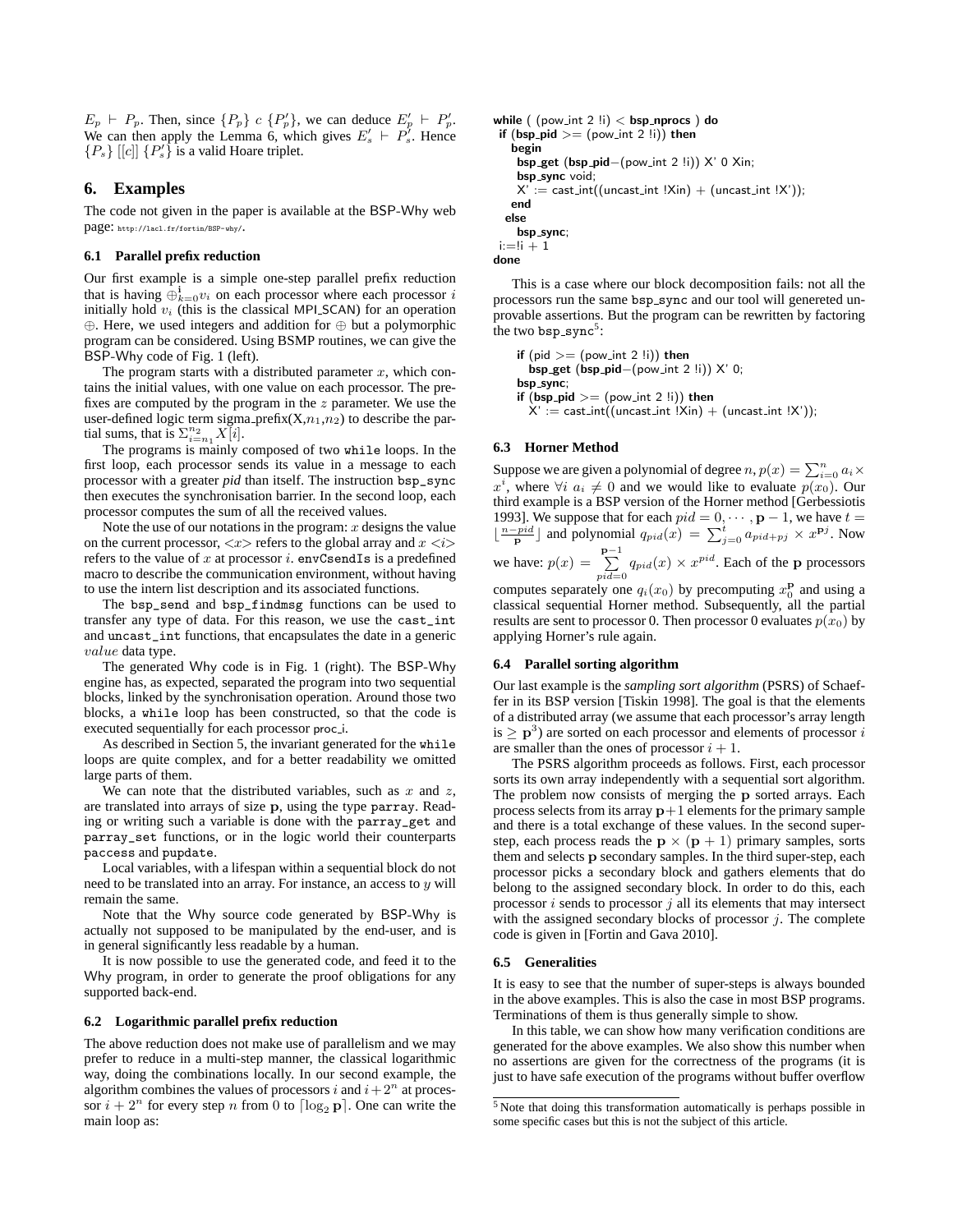or out-of-bound read of messages *etc.*). We also show (noted AP) the number of obligations that are automatically discharged by automatic procedures. We used the following automatic provers: Alt-Ergo (0.9), Simplify (1.5.4), Z3 (2.6), Yices (1.0.27), Gappa (0.13.0) and CVC3 (2.2).

|                 | <b>Table 1.</b> Number of proof obligations generated / discharged |           |  |
|-----------------|--------------------------------------------------------------------|-----------|--|
| Program         | Correctness/AP                                                     | Safety/AP |  |
| Direct Prefix   | 37/37                                                              | 19/19     |  |
| Log Prefix      | 41/37                                                              | 21/19     |  |
| Horner          | 31/30                                                              | 17/17     |  |
| <b>BSP</b> Sort | 51/45                                                              | 27/27     |  |

For a simple example such as the direct prefix, all the proof obligations are automatically discharged (proved) by automatic provers. For more complex examples, a few proof obligations are not automatically discharged yet. But safety (no deadlock, no buffer overflow, no out-of-the-bound sending messages *etc.*) is automatically ensured for all examples (except the log prefix) which is an interesting first result.

Not having all the properties automatically is sad since the generated proof obligations are generally hard to read for Why and even more for BSP-Why: this is due to the use of loops over p for local computations. That also generated harder proof obligations for the provers. Furthermore, automatic provers are also work in progress. For example, logarithm's (and power-of-two) properties are not currently well interpreted by any automatic provers and thus they fail to prove check bounds accesses in a logarithmic loop.

The key to evaluating the promise of a translation-based technique is in studying the effort needed to prove the generated proof obligations. Currently, many of them are automatically proved and it is thus an encouraging result regarding that it also happens for sequential computations and that our work is to our knowledge the first of its kind. Since these examples are not too difficult, we also believe that by giving more axioms (*e.g.* for log, sqrt, sort, *etc.* which are currently given to the minimum in the Why library) all the proof obligations can be automatically proved. This is a work in progress.

# **7. Related Works**

### **7.1 Concurrent programs**

There are now some studies of proof obligations for concurrent programs, for example [O'Hearn 2007] presented a Concurrent Separation Logic as an extension of Separation Logic for reasoning about shared-memory concurrent programs with Dijkstra semaphores. [Hobor et al. 2008] presents an operational semantics for Concurrent C minor which preserves as much sequentiality as possible (coarse-grained spirit), by talking about permissions within a single thread instead of concurrency. This semantics is based on ideas from Concurrent Separation Logic: the resource invariant of each lock is an explicit part of the operational model. This model is well suited for correctness proofs done interactively in a proof assistant, or safety proofs done automatically by a shape analysis such as [Gotsman et al. 2007]. However, currently no tools for generated proof obligations are provided and it is not clear how much harder the obligations would be.

In the same way, [Leino and Muller 2009] presents a sound and modular verification methodology (implemented for an experimental language with some not-trivial examples) that can handle advanced concurrency patterns in multi-threaded, object-based programs. It prescribes the generation of verification conditions in first-order logic (well-suited for solvers). The language supports concepts such as multi-object monitor invariants, thread-local and shared objects, thread pre- and post-conditions, and deadlock prevention with a dynamically changeable locking order. [Jacobs et al. 2006] extends the Boogie framework for concurrent programs with a kind of locking strategy.

It is not clear whether locking strategies are very suitable for high-performance applications [Lee 2006]. BSP is by nature a coarse-grained and deadlock-free model which is used for highperformance problems [Bisseling 2004] and now in multi-core applications [Ghuloum et al. 2007].

Even if proof of concurrent programs is clearly useful (servers, *etc.*), parallel programming is not concurrent programming. Highperformance programs are much simpler [Lee 2006] (many time more coarse-grained) and BSP programs are even simpler. They can clearly be simulated by shared-memory fork/lock concurrent programs by explicitly separating the local memories and allowing communications by copies of the data [Tiskin 1998]. Global synchronisation would be implemented using a sufficient number of locks. But, that would not use the structural nature of the BSP programs and the understanding of the program to simplify the obligations.

# **7.2 MPI programs**

MPI is the most used library for high-performance computing. It is therefore natural to study safety issues related to MPI programs. But this is very challenging due to the number of routines (more than one hundred), the lack of formal specifications — even in works such as [Li et al. 2008, Vakkalanka et al. 2009]. There are many works and tools dedicated to MPI. Surveys could be found in [HPCBugBase, Sharma et al. 2007]. These tools help to find some classical errors but not all. Note that this kind of tools works well for many situations in development phases but is not sufficient.

Currently, we are not aware of verification condition generators tools for MPI programs. We think that a sequential simulation of any kind of MPI programs is not reasonable. Continuations would be needed to simulate the interleaving of processes: that would generate unintelligible assertions. But collective MPI routines can be seen as BSP programs, and certainly many MPI programs could be transformed into BSP ones. Automatically translating this class of programs is a possible way to analyse MPI programs. We leave the work of substantiating this claim for future work.

# **7.3 Proof of BSP programs**

Different approaches for proofs of BSP programs have thus been studied as formal proof of BSP functional programming using Coq [Gava 2003].

There is also the derivation of BSP imperative programs using Hoare's axiom semantics ([Chen and Sanders 2004] is the last we have found) following by the generatation of correct C code [Zhou and Chen 2005]. The two main drawbacks of this approach is that it is not real programs that are analysed and they used their own language of specifications with their own axiomatic: there is no implementation of a dedicated tool for the logical derivation which is a lack of safety; users make hand proofs, not machine checked.

# **8. Conclusion and Future Work**

The paper presents a methodology and its associated tool, called BSP-Why for deductive verification of BSP programs. An extension of the Why intermediate language is proposed, adding some constructs specific to BSP parallelism. An implemented tool translates a subset of the BSP-Why programs (those that are "wellstructured" enough) into plain sequential programs. The output programs rely on a generic library of logical axioms and definitions. Since BSP uses barrier synchronisation, parallelism can be removed by replacing a portion of code between barriers with a